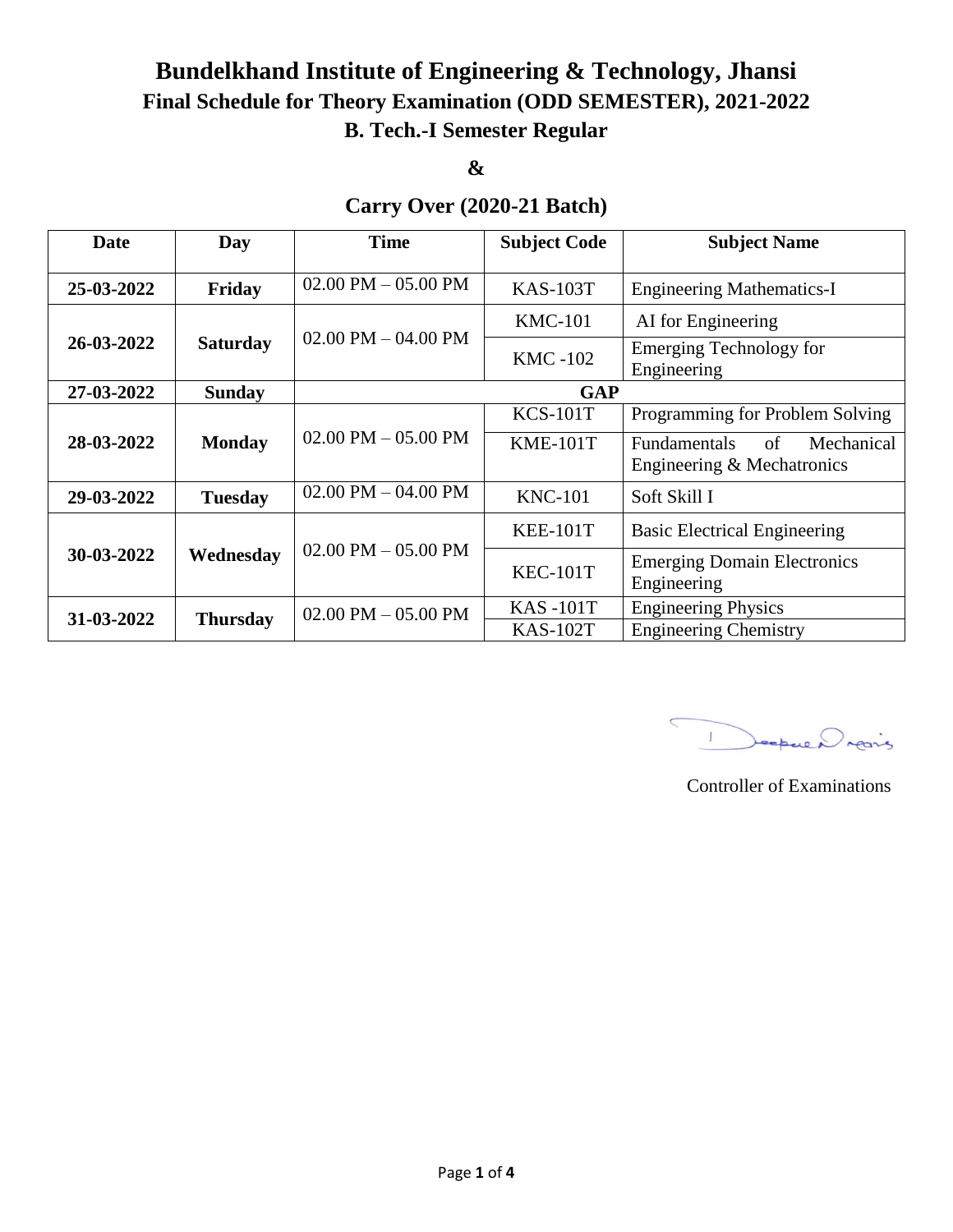## **Bundelkhand Institute of Engineering & Technology, Jhansi Final Schedule for Theory Examination (ODD SEMESTER), 2020-2021 M.B.A - I Semester (Regular& Carry Over)**

| Date       | Day             | <b>Time</b>                           | <b>Subject Code</b> | <b>Subject Name</b>                          |
|------------|-----------------|---------------------------------------|---------------------|----------------------------------------------|
| 24-03-2022 | <b>Thursday</b> | $02.00$ PM $- 05.00$ PM               | <b>KMBN-103</b>     | Financial Accounting &                       |
|            |                 |                                       |                     | Analysis                                     |
| 25-03-2022 | Friday          | $02.00 \text{ PM} - 05.00 \text{ PM}$ | <b>KMBN-106</b>     | Design Thinking                              |
| 26-03-2022 | <b>Saturday</b> | $02.00$ PM $- 05.00$ PM               | <b>KMBN-102</b>     | <b>Managerial Economics</b>                  |
| 27-03-2022 | <b>Sunday</b>   |                                       | <b>GAP</b>          |                                              |
| 28-03-2022 | <b>Monday</b>   | $02.00$ PM $- 05.00$ PM               | <b>KMBN-101</b>     | Management Concepts &                        |
|            |                 |                                       |                     | Organisational Behaviour                     |
| 29-03-2022 | <b>Tuesday</b>  | $02.00 \text{ PM} - 05.00 \text{ PM}$ | <b>KMBN-107</b>     | <b>Business Communication</b>                |
| 30-03-2022 | Wednesday       | $02.00 \text{ PM} - 05.00 \text{ PM}$ | <b>KMBN-105</b>     | <b>Marketing Management</b>                  |
| 31-03-2022 | <b>Thursday</b> | 02.00 PM $-$ 05.00 PM                 | <b>KMBN-104</b>     | <b>Business</b><br><b>Statistics</b><br>$\&$ |
|            |                 |                                       |                     | Analytics                                    |

 $\subset$ 1 Deepwer rais

Controller of Examinations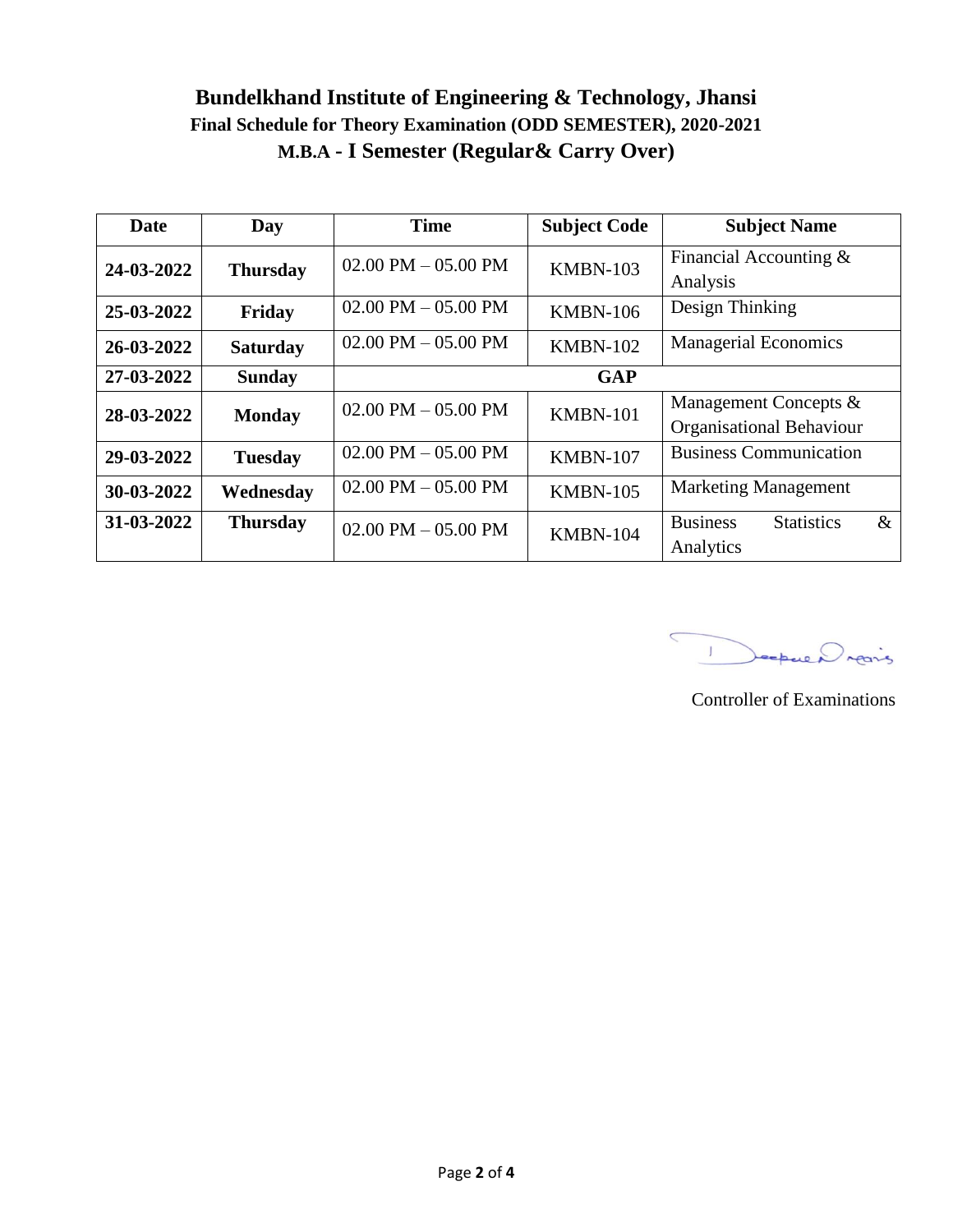## **Bundelkhand Institute of Engineering & Technology, Jhansi**

#### **Final Schedule for Theory Examination (ODD SEMESTER), 2020-2021**

## **M. Tech.- I Semester (Regular & Carry Over)**

| <b>Date</b> | Day             | <b>Time</b>           | <b>Subject</b><br>Code | <b>Subject Name</b>                           |
|-------------|-----------------|-----------------------|------------------------|-----------------------------------------------|
| 25-03-2022  | Friday          | $2.00$ PM $- 5.00$ PM | <b>ENV-11</b>          | Environmental Chemistry & Microbiology        |
|             |                 |                       | CMCM-11                | <b>Construction Management</b>                |
|             |                 |                       | $DC-11$                | Representation & Analysis of Random<br>Signal |
|             |                 |                       | <b>MME-101</b>         | Numerical Method & Computer<br>Programming    |
|             | <b>Saturday</b> | $2.00$ PM $- 5.00$ PM | <b>ENV-12</b>          | Water Supply & Engineering                    |
| 26-03-2022  |                 |                       | CMCM-12                | Rehabilitation Of Civil Engineering           |
|             |                 |                       |                        | Structure                                     |
|             |                 |                       | $DC-12$                | Digital Communication                         |
|             |                 |                       | $MME-102$              | Simulation, Modelling & Analysis              |
| 27-03-2022  | <b>Sunday</b>   | <b>GAP</b>            |                        |                                               |
| 28-03-2022  | <b>Monday</b>   | $2.00$ PM $- 5.00$ PM | <b>ENV-13</b>          | <b>Waste Water Treatment</b>                  |
|             |                 |                       | CMCM-13                | <b>Construction Technology</b>                |
|             |                 |                       | $DC-13$                | <b>Information Theory and Coding</b>          |
|             |                 |                       | <b>MME-105</b>         | <b>Applied Operations Research</b>            |
|             |                 |                       | <b>MME-109</b>         | <b>Advance Thermal Science</b>                |
| 29-03-2022  | <b>Tuesday</b>  | $2.00$ PM $- 5.00$ PM | <b>ENV-14 F</b>        | Renewable Source of Energy                    |
|             |                 |                       | CMCM-14C               | <b>Research Methodology for Management</b>    |
|             |                 |                       |                        | Decision                                      |
|             |                 |                       | $DC-14$                | <b>Advance Digital Signal Processing</b>      |
|             |                 |                       | <b>MME-158</b>         | <b>Machining Science</b>                      |
|             |                 |                       | <b>MME-169</b>         | <b>Power Plant Engineering</b>                |

 $\overline{\mathbf{C}}$ Depuis

Controller of Examinations